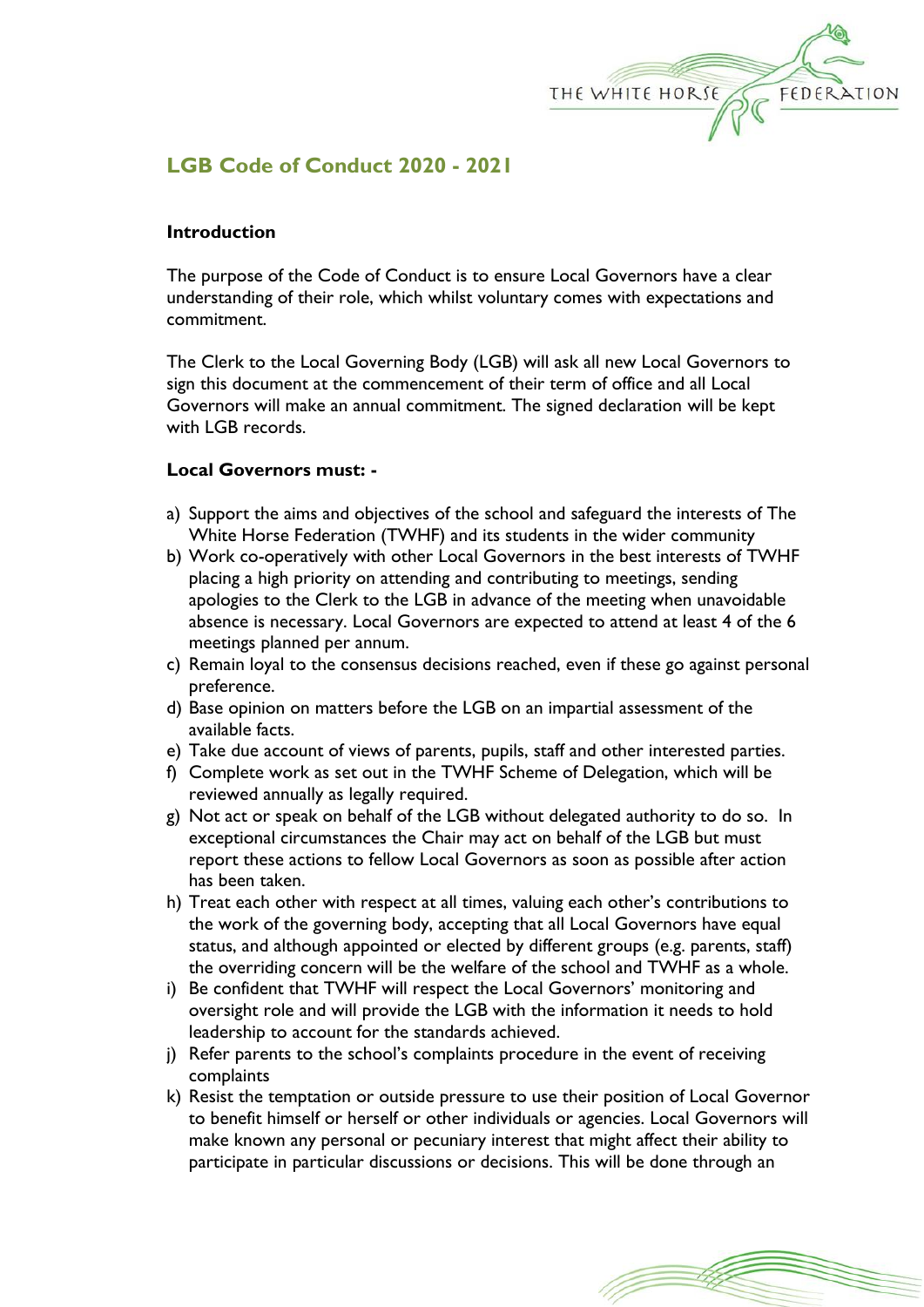

annual declaration of interest, and also through the standard declaration on each agenda.

- l) Visit the Academy, with all visits arranged in advance with the staff.
- m)Involve themselves actively in the work of the LGB, and accept a fair share of responsibilities.
- n) Be mindful of the criteria disqualifying individuals from being a Local Governor and immediately stand down if any of the criteria should apply.
- o) Observe the confidentiality of any matters deemed confidential by the LGB.
- p) Seek to be good ambassadors for TWHF in the wider community particularly considering the impact of any use of Social Media on the Academy, TWHF, pupils, staff and overall reputation.
- q) Make every effort to get to know the Academy well and respond to opportunities to involve themselves in school activities.
- r) Complete at least 3 face to face or online training courses each year.
- s) Accept that in the interests of transparency, the names, terms of office, roles on the LGB and category of Local Governor will be published on the academy's website.
- t) Agree to declare all business interests including any relationships between Local Governors and members of the school staff including spouses, partners and relatives and offer information about other governorships of other schools so that it can be published on the website. Any Local Governor failing to reveal information to enable the LGB to fulfil its responsibilities will be in breach of this Code of Conduct and as a result will be bringing the LGB into disrepute.
- u) Agree to use a TWHF or TWHF school email address for all correspondence relating to TWHF.
- v) Agree to use Governor Hub for storing LGB information and to keep personal information up to date including declarations of interest.

# **Breach of this code of conduct**

- If it is believed that a Local Governor has breached this code, Local Governors will raise this issue with the Chair and the Chair will investigate; the LGB will only use removal as a last resort after seeking to resolve any difficulties or disputes in more constructive ways.
- Should it be the Chair that Local Governors believe has breached this code this will be reported to TWHF who will investigate.

# **Safeguarding**

I confirm that I have read and understood the most recent DfE publications

- Keeping Children Safe in Education September
- Working Together to Safeguard Children

#### **New Local Governors**

I confirm I will complete a DBS application within 3 weeks of commencing the role of Local Governor.